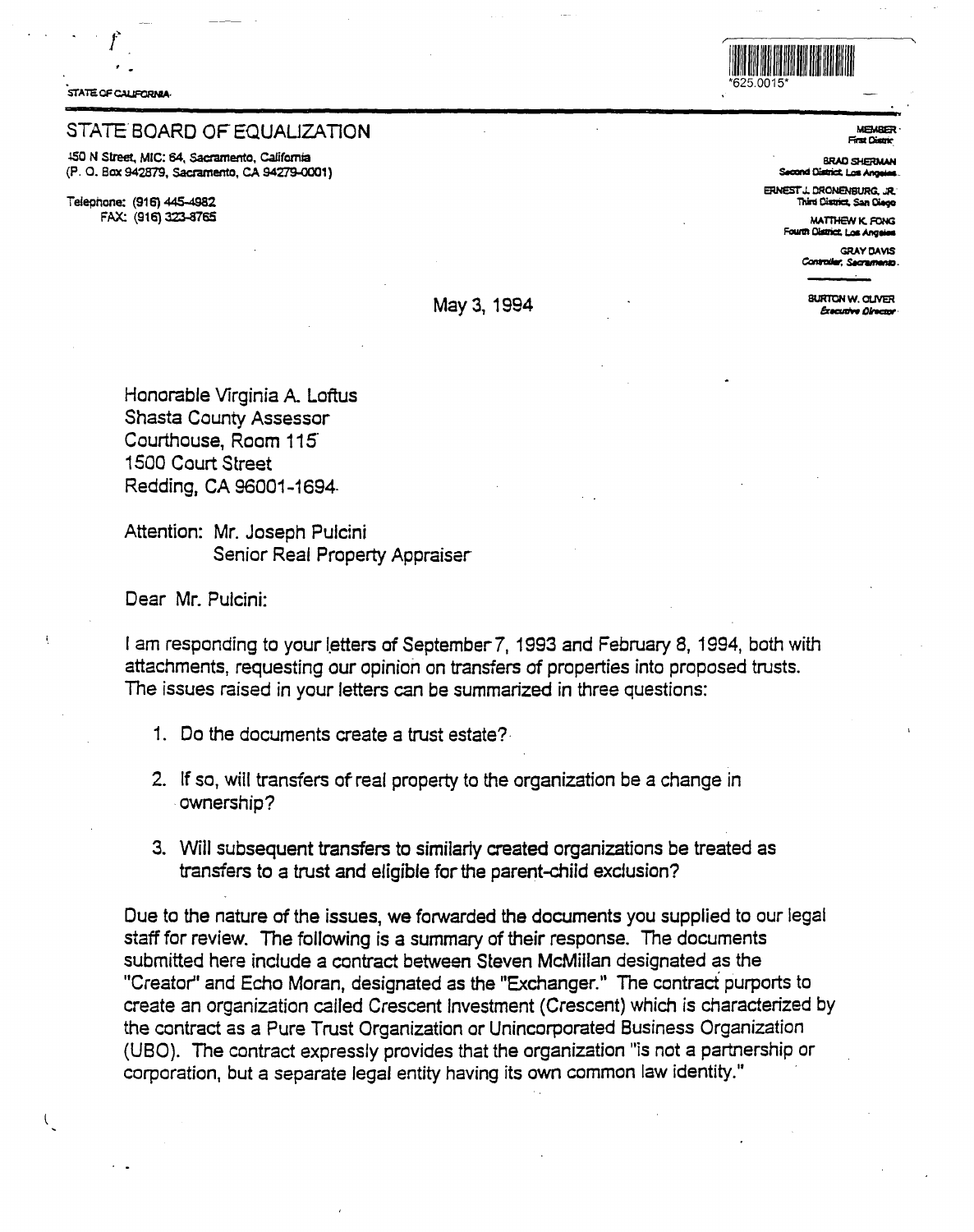Under the contract; which is irrevocable, the Exchanger transferred a promissory note and seven parcels of real property to Crescent in exchange for a trust certificate for 60 certificate units (TCUs) of an authorized.100 TCUs. The TCUs entitle the holder to his or her proportionate share of all distributions made by the Trustees. At the same time, the Creator appointed Robert Messick as first Trustee of Crescent. The contract: permits the first Trustee to appoint a second Trustee and the two may jointly appoint one or more additional Trustees. The Trustees are authorized to exclusively manage, administer and control the trust estate (the assets of Crescent). At no time shall more than half of all Trustees be related to or subordinate to any person holding more than fifty percent of the outstanding certificates. The contract provides that the Trustees: shall hold legal and equitable title to all assets. Ownership of TC Us shall not entitle the holder to any legal or equitable title in the company or the trust- estate, nor to any undivided interest therein, nor management thereof.

The stated purpose of the contract is "to create a common law contractual company, .. . for receiving, conveying or holding property in fee simple, and for providing prudent management of such property, and for conducting any legitimate business through appointed Trustees for the benefit of certificate holders."

The organization, unless terminated earlier as provided in the contract, is to continue for 25 years. The life of the company may, however; be extended for an additional 25 years, subject to a unanimous vote of the beard of Trustees at least 30 days prior to each termination date.

After the initial transfers of the seven parcels to Crescent, Crescent transferred the seven parcels to five UBOs (which, for purposes of this letter, we assume to be identical to Crescent). Two were transferred to Gold Enterprises, two to Sunset Investments, one to Diamond Investments, one to Crystal Investments and one to Shemrock Investments. Echo Moran was the Trustee for each of those five UBOs. In exchange for each transfer, Crescent received 60 TCU's from the transferee UBO.

## Do the Documents Create a Trust Estate?

In Goldwater v. Oltman (1930) 210 Cal. 408, the California Supreme Court discussed organizations resembling those in this case beginning at page 416:

Generally stated, a trust of this nature is created wherever several person transfer the legal title·in property to trustees, with complete power of management in such trustees free from the control of the creators of the trust, and the trustees in their discretion pay over the profits of the enterprise to the creators of the trust or their successors in interest. As thus defined it is apparent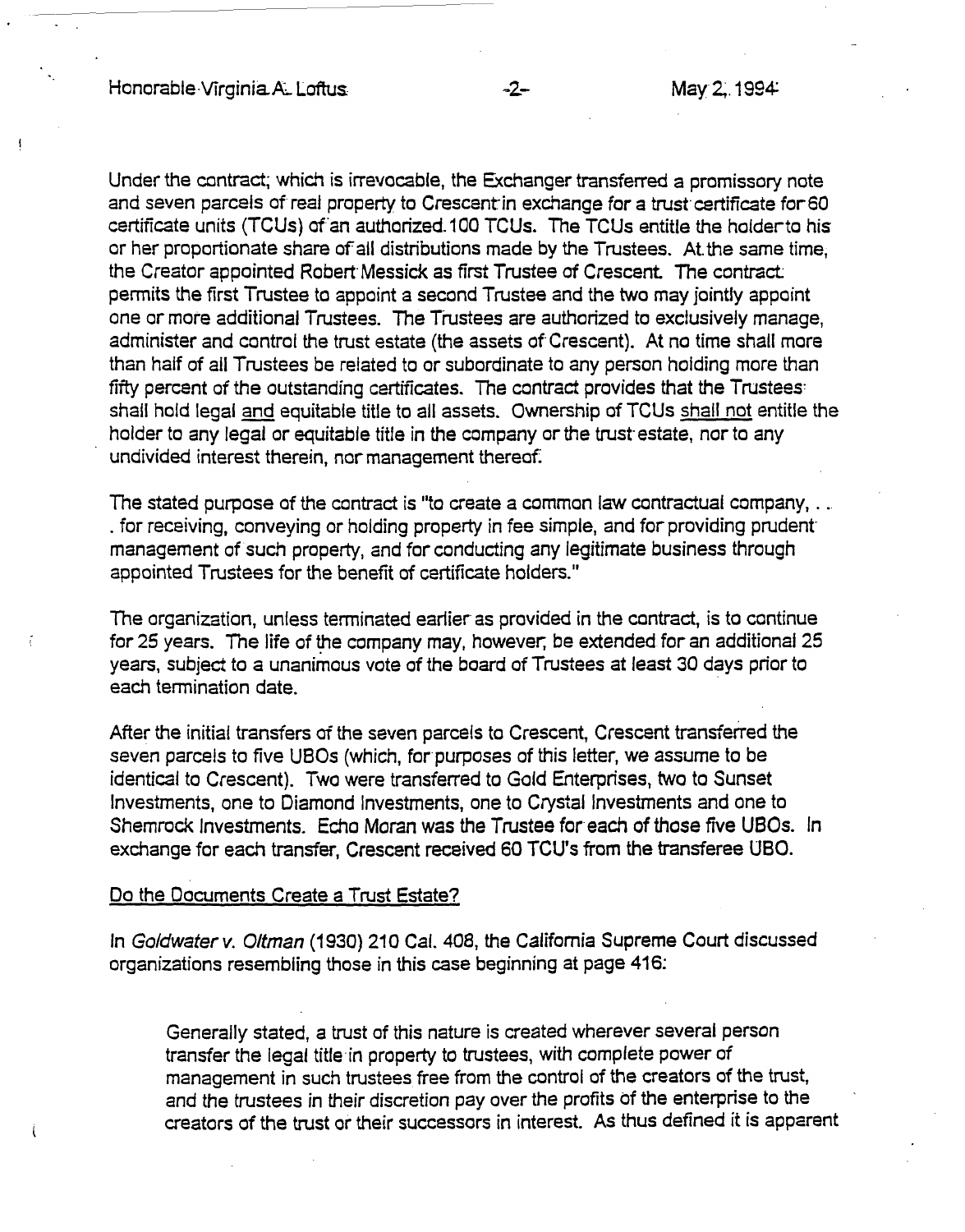$\left( \begin{array}{c} 1 \end{array} \right)$ 

that such a trust is created by the act·of the parties and does not depend on statutory law for its validity. In the case of Hecht v. Malley, 165 U. S. 144, 146 (68 L Ed. 949, 44 Sup. Ct Rep. 462, 463]; Mr: Justice Sanford referred to such organizations as follows:

''The 'Massachusetts trust' is a form of business organization, common in that state, consisting essentially of an arrangement whereby property is conveyed to trustees, in accordance with the terms of an instrument of trust, to be held and managed for the benefit of such persons as may from time to time be the holders of transferable certificates issued by the trustees showing the shares· into which the beneficial interest in the property is divided. These certificates, which resemble certificates for shares of stock in a corporation and are issued and transferred in like manner, entitle the holders to share ratably in the income of the property, and, upon termination of the trust; in the proceeds.

"Under the Massachusetts decisions these trust instruments are held to create . either pure trusts or partnerships, according to the way in which the trustees are to conduct the affairs committed to their charge. If they are the principals and are free from the control of the certificate holders in the management of the property, a trust is created; but if the certificate holders are associated together in the control of the property as principals and the trustees are merely their managing agents, a partnership relation between the certificate holders is created."

The court went on to adopt the foregoing view as California law. Thus, if the Trustee or Trustees in this case are free from the control of the TCU holders in the management of the property, a trust is created. Otherwise, a partnership is created among the TCU holders.

It is clear under the contract provisions here that the Trustees and not the TCU holders have the full management control of the trust estate. The organization in this case, therefore, can properly be characterized as a "Massachusetts trust" or business trust rather than a partnership. Such trusts, however, are distinguishable from ordinary or traditional trusts. (Koenig v. Johnson (1945) 71 Caf.App.2d 739, 7 49-750; see also 88 ALR 3d 5, pp. 720-722.) Accordingly, we have taken the position that such trusts should be treated as legal entities rather than as ordinary or traditional trusts for property tax purposes. The contract in this case is consistent with that treatment in that it provides (1) that the organization is a separate legal entity having its own common law identity; (2) that the Trustees shall hold both legal and equitable title to the property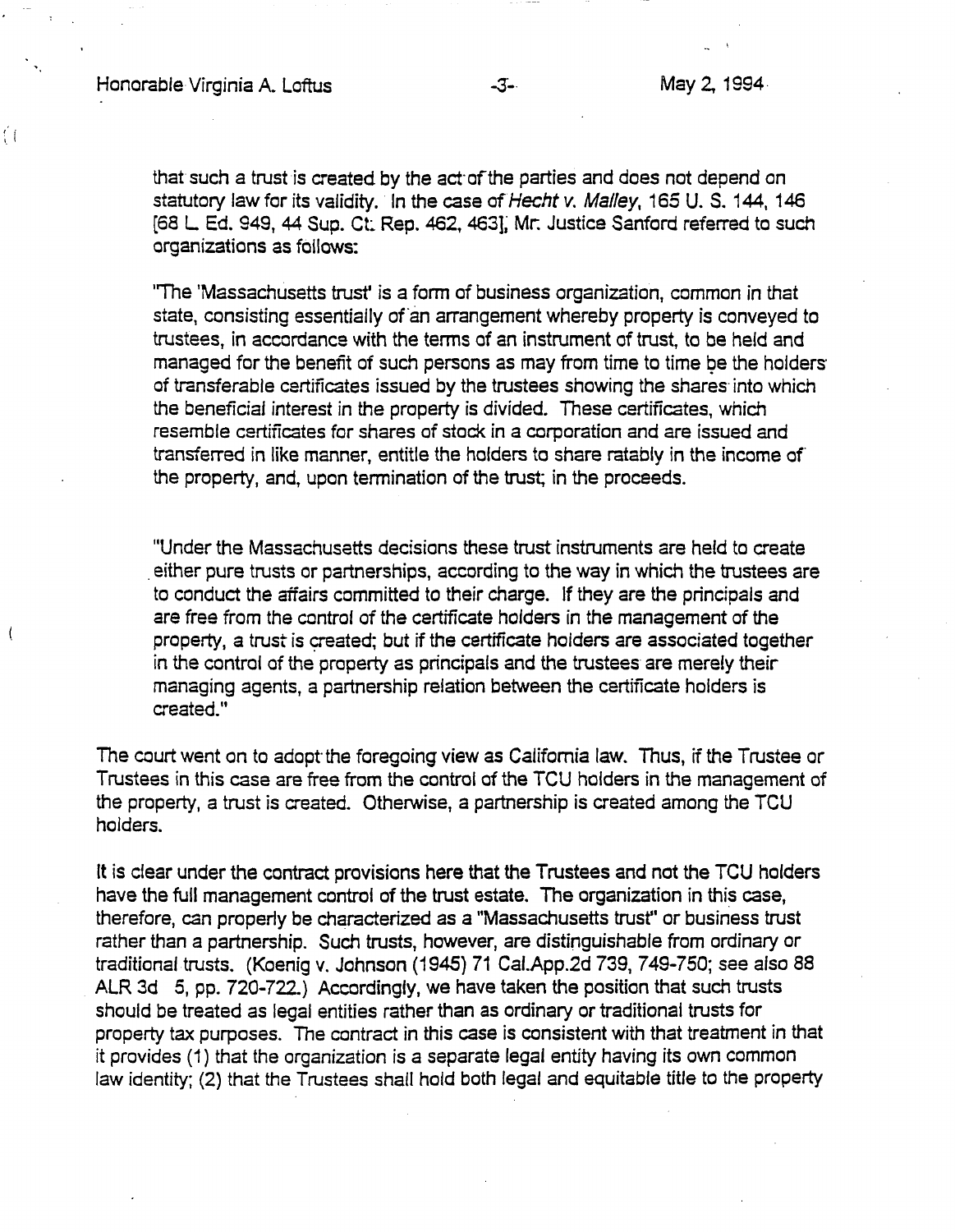Honorable Virginia A. Loftus- -4- MayZ: 1994

of the organization; and (3) that the ownership of TCU's; which are in the nature of shares of stock, shall not entitle the holder to any legal or equitable title or any undivided interest in the property of the organization.

Such characteristics distinguish Crescent from traditional or ordinary trusts. For example, it is a rudimentary principle of trust law that the creation of a trust divides title by placing legal title in the trustee and equitable title in the beneficiaries. ( Gonsalves v. Hodgson (1951) 38 Cal.2d 91, 98.)

Consequently, although Crescent can reasonably be characterized as a Massachusetts or business trust rather than a partnership, it should, in our view, still be treated as a legal entity rather than a traditional or ordinary trust for property tax purposes.

Will Transfers of Real Property to the Organization be a Change in Ownership?

As you know, a change in ownership as defined in Revenue and Taxation Code section 60 includes the transfer of any interest in real property to a legal entity. (Rev.&. Tax. Code 61, subd. (i); Property Tax Rule  $462$  (i)(1).)

There are, however, two possible exceptions to this general rule. One is when the transfer is between affiliated corporations (Rev. & Tax. Code 64, subd. (b); Property Tax Rule  $462(j)(2)(A)$ .) The other is when the transfer results solely in a change in the method of holding title and in which the proportional ownership interests remain the same after the transfer. (Rev. & Tax. Code 62, subd. (a)(2); Property Tax Rule  $462(j)(2)(B)$  and  $(m)(5)$ .

The first exception clearly does not apply here because none of the transfers are between affiliated corporations.

With respect to the second exception, the transfer of several parcels to Crescent by Echo Moran in exchange for 60 TCU's of Crescent appears to be solely a change in the method of holding title and since Echo Moran holds all of the issued and outstanding ownership interests in Crescent in the form of 60 TCUs the proportional ownership interests in the property remain the same after the transfer. Accordingly, the transfer of the seven parcels to Crescent would be excluded from change in ownership under Revenue and Taxation Code section 62, subdivision (a)(2) and Property Tax Rules  $462(j)(2)(B)$  and  $(m)(5)$ . Even if Crescent were to be treated as an ordinary trust rather than as a separate legal entity, the transfers would be excluded for the same reason pursuant to Property Tax Rule 462(i)(2)(E).